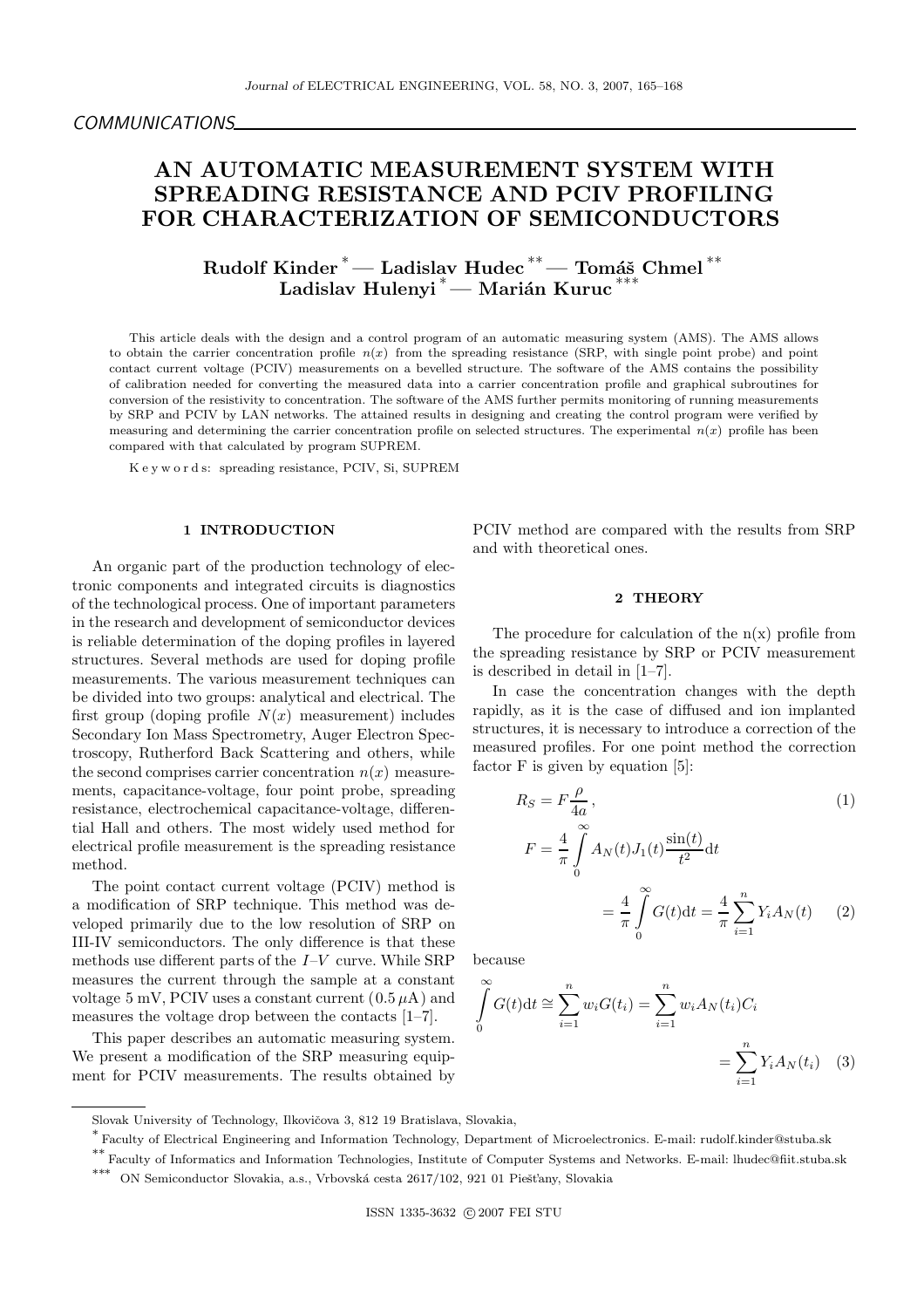

Fig. 1. Block diagram for measurement with SRP and PCIV methods [6].

where

$$
C_i = J_1(t_i)\sin(t_i)/t_i^2
$$
\n<sup>(4)</sup>

and  $R<sub>S</sub>$  is the spreading resistance, F is the correction factor,  $\rho$  is resistivity, a is the effective radius,  $A_N(t)$  is an integration factor,  $J(t)$  is the current density,  $t_i$  is the abscissa, *i*-th correcting layer,  $G(t)$  is the conductivity of the correcting layer,  $Y_i$ ,  $C_i$ ,  $T_i$  are auxiliary variables, and  $w_i$  are weighted factors.

The values of the concentration profile  $n(x)$  from the measured values  $\rho(x)$  can be obtained from conversion graphics (Irvin curves, for n- and p-type Si). The curves express the mutual dependence between resistivity  $\rho$ , mobility  $\mu$  and concentration n, according to formula:

$$
n(x) = \frac{1}{\rho(x)\mu(x)q} \tag{5}
$$

For automatic calculation of  $\rho$  or n, the value of  $\mu$  is used as given by empirical formula

$$
\mu = \mu_{\min} + \frac{\mu_{\max} - \mu_{\min}}{\left(1 + \frac{n}{n_{\text{ref}}}\right)^{\alpha}}.
$$
\n(6)

Here  $\mu_{\min}$  and  $\mu_{\max}$  are the values of minimal and maximal mobility,  $n_{ref}$  is the reference concentration and  $\alpha$ is an exponential factor [7].

## 3 EQUIPMENT AND MEASUREMENT ROUTINE

The SRP measuring system was developed at the Department of Solid State Engineering, Czech Technical University. The system was primarily designed for SRP measurements. The probe is loaded by a weight of 5 g and slowly lowered onto the surface of the sample as gently as possible, using thermal expansion of an electrically heated wire. The probe material (tungsten carbide) is harder than silicon and fractures the silicon surface, leaving visible probe marks. The SRP in term of construction uses single point contact. The ohmic contact with the sample is created by applying GaIn on the both sides of the sample [5]. The modification of this measuring system for PCIV measurements and calculations were carried out on an automated set-up designed and constructed at the Department of Microelectronics, Slovak Technical University, Bratislava [6]. In the collaboration with FIIT STU, Institute of Computer Systems and Networks, the operating program was designed and modified [7].

The automatic measuring system consists of a PC and spread resistance and PCIV equipments. The complete AMS with SRP and PCIV methods are seen in Fig. 1.

The designed and realized operating program for AMS is tailored to experimental specification. The body is the main program, which provides calibration, measurement and processing function of the measured data. Further, it contains a library of user's control, which controls communications with the measuring equipment. The last part is an export library, which carries out the export of the measured data into an arbitrary format for further processing or customized presentation. The detail look at the solution and functions provided by the main program is shown in Fig. 2 [7].



Fig. 2. Flow chart of the main code.

The measurement consists of four steps: start-up of the measuring tip on the sample, measurement of the voltage drop on the sample by choice of PCIV or SRP method, tip up, shift the tip into the next point of measurement. This period is repeated along the bevelled surface of the sample. The measuring data of voltage drops are used for further processing and calculation of the  $n(x)$  profile. When calculating the  $n(x)$  profile, it is necessary to carry out conversion of the measured data of the voltage drop to spreading resistance data (SRP or PCIV), further conversion of spreading resistance to resistivity, and of the resistivity to the carrier concentration (by Irvin curves, for n- and p-type). In the case of an implanted sample it is necessary to use a correction of resistivity for volume sampling effects. All relations for calculation of the parameters and corrections are described in detail in [5, 6].

The menu driven software AMS insures communication with the measuring equipment, commands its single parts, measurement of the required parameters and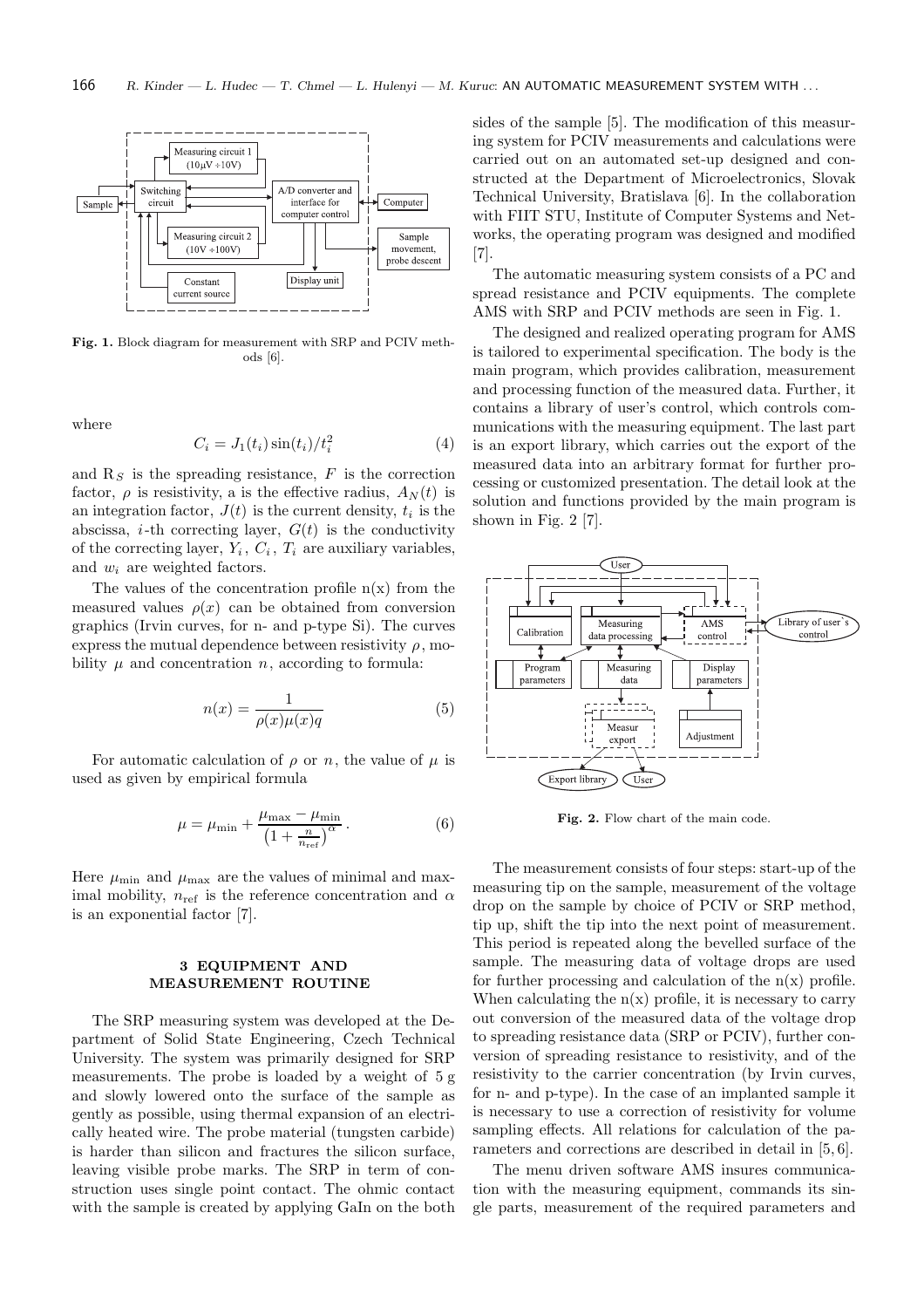

Fig. 3. Comparison of  $I-V$  range for SRP and PCIV [2].



Fig. 4. Doping profile of implanted  $p^+$ n sample.

communication with the operating personnel. The operating personnel, by means of the driven software, enters the data needed for the measurement process and then can observe results of measurement in real time on the graph, drown on display. The AMS provides also cooperation with the external program SUPREM. The  $n(x)$ profile obtained experimentally can be compared with theoretical ones based on Gauss and Pearson IV distribution (SUPREM) using parameters gained from LSS theory. The software of the AMS permits also monitoring of the running measurement with SRP or PCIV in LAN networks. The program allows exporting the results of measurement into any format, which is defined by export library, giving operating personnel the possibility to present their results in any way (HTML page, picture, data sheet,  $\dots$  ), or to process measured results in another application. Hardware requirements on the control program are based on minimal requirements for used operating system (Windows 9X, 2000, XP) and one free LPT port.

## 4 EXPERIMENTAL RESULTS

The PCIV method uses the same point contact probes as the SRP technique. However, while SRP measures the resistance at a fixed 5 mV, PCIV measures either the entire I-V curve or the point contact voltage (PCV) at a user defined current. The relationship between I-V measurement ranges of SRP and PCIV is shown in Fig. 3.

PCIV measurements offer a high spatial resolution, a wide dynamic range and the ability to measure the profile right up to the surface. The PCIV method can be used for profiling of shallow structures such as ion implants.

For verification of our modified equipment we made measurements on a Si sample with an implanted layer. The sample was an n-type (100)-oriented substrate with concentration  $N_B = 1.4 \times 10^{15} \text{ cm}^{-3}$ . This sample was implanted with  $^{11}B^+$  at the energy of 150 keV and dose  $1 \times 10^{15}$  cm<sup>-2</sup>. The sample was then activated in  $N_2$  ambient at 930 ℃ for 30 minutes. The depth of the implanted layer was  $0.8 \mu$ m. The bevel angle  $0.286°$  was created using a diamond paste with  $0.1 \mu m$  grain size. For PCIV, the measuring current was  $0.405 \mu A$  and 70 points were measured on the sample. The measured resistance profiles were then corrected making use of the algorithm for implanted layers correction and converted to doping profiles [5, 6]. For comparison, the sample was measured also by SRP and the doping profile was calculated also by SUPREM. Results are shown in Fig. 4.

From Fig. 4 we see that the profiles measured by PCIV and SRP are almost the same. The depth of the implanted layer determined by both methods is  $0.8 \mu$ m. The same depth and profile behaviour is indicated by theoretical results from SUPREM using the Gauss distribution,  $N_G(x)$ profile. However, the near surface region of the implanted layer is better represented by Pearson IV distribution,  $N_P(x)$  profile, in the theoretical profile. The obtained results with our SRP,  $n_{SRP}(x)$  profile and PCIV equipment,  $n_{PCIV}(x)$  profile, satisfy the technological parameters of sample.

#### 5 CONCLUSION

Modification of our SRP equipment was presented to allow PCIV measurements. The control program provides the possibility of calibration needed for converting the measured data into a carrier concentration profile, exporting the results of measurement for their processing in Origin or another spreadsheet editor as well as other functions making the operation of the control program and measuring system more efficient. The software of the AMS contains graphical subroutines for conversion of resistivity to concentration and mobility. This technique was used for determination of the doping profile on bevelled silicon structures created using a diamond paste. This modified equipment was calibrated for measurements on silicon and GaAs structure [9, 10]. The results were compared with theoretical results from SUPREM and satisfy the technological parameters of the sample. We have observed good agreement between these results. Further, the advancement of our program compared to the commercial equipment from fy Solid State Measurements, Inc., SSM 150 is that the software of the AMS allows monitoring of